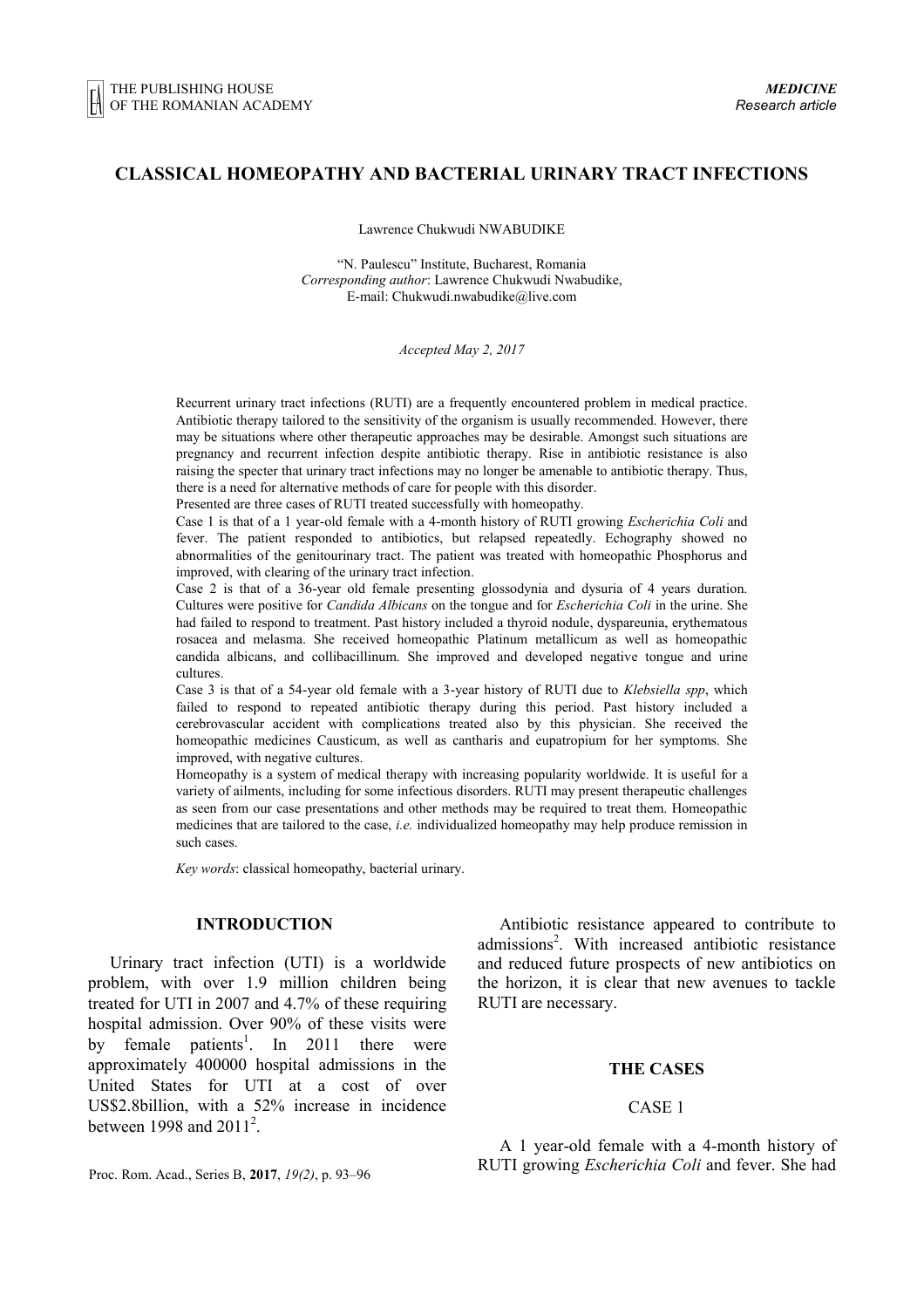already had 3 episodes during this period. The patient responded to antibiotics, but relapsed following their cessation. Echography showed no abnormalities of the genitourinary tract. Pregnancy and birth were uneventful Developmental history was not significant and all recommended vaccines had been administered. The patient was treated with homeopathic Phosphorus and improved, with clearing of the urinary tract infection and no recurrence over a 3-month observation period.

#### CASE 2

A 36-year old female presenting glossodynia and dysuria of 4 years duration. Cultures were positive for *Candida Albicans* on the tongue and for *Escherichia Coli* in the urine. She had failed to respond to repeated courses of antimicrobials. Past history included a thyroid nodule, dyspareunia, erythematous rosacea and melasma. The patient was not diabetic. She received the homeopathic Platinum metallicum as well as homeopathic *Candida Albicans*, and collibacillinum (homeopathic *Escherichia Coli*). She improved and developed negative tongue and urine cultures. Her melasma and rosacea improved and her thyroid function remained stable over a 10-month follow up period.

# CASE 3

A 54-year old female presented with a 3-year history of RUTI due to *Klebsiella* spp., which failed to respond to repeated antibiotic therapy. Past history included a cerebrovascular accident with complications treated also by this physician. She received the homeopathic medicines homeopathic *Causticum*, as well as *Cantharis vesicatoria* and *Eupatropium purpureum* for her symptoms. She improved, with negative cultures over a 3-month observation period.

### **DISCUSSION**

UTI are a significant source of morbidity, with 4.7% of children being hospitalized for this disorder<sup>1</sup>. In the US, UTI account for over 7 million office visits per year and 15% of all communityprescribed antibiotics<sup>3</sup>. Also, half of all women will experience at least one episode of UTI in their lifetime, whereas only a smaller number of men will suffer from  $UTI<sup>3</sup>$ .

By far the commonest pathogens are *Escherichia Coli* and *Klebsiella*<sup>4</sup> *.* 

In our current era of antibiotic resistance and dearth of newer antibiotics, it is necessary to seek other ways of meeting the challenge posed by urinary tract infections.

Chinese herbal medicines may provide some benefit, according to a Cochrane review<sup>5</sup>. Another Cochrane review could not find a clear benefit from cranberry usage<sup>6</sup>.

A case study  $(n = 5)$  suggested a potential place for homeopathy in the treatment of RUTI in patients with spinal cord injury. In this paper, the authors reported that three of the patients remitted and did not relapse<sup>7</sup>. This case study comprises 3 patients with RUTI, all females of different age groups who benefitted from classical homeopathic treatment.

The medications were individualized to each patient and, in cases 2 and 3, additional symptomatic homeopathic treatment was added.

Homeopathy is believed to act by treating like with like. Infinitessimal doses are used in effecting treatment.

Case studies in the literature report that homeopathy may be efficacious in the treatment of chronic eczema, $8$ lichen striatus, verruca vulgaris,  $10$ psoriasis, $\frac{11}{1}$  seborrheic dermatitis, $\frac{12}{1}$  atopic dermatitis<sup>13</sup> and melasma<sup>14</sup>.

### **CONCLUSION**

While this case study shows a potential effect for homeopathy in the treatment RUTI, it is still a very small study. It however may form the basis for a larger study, which could provide evidence of the effect of homeopathy in the therapy of RUTI.

### **REFERENCES**

- 1. Sood A, Penna FJ, Eleswarapu S, *et al.* Incidence, admission rates, and economic burden of pediatric emergency department visits for urinary tract infection: data from the nationwide emergency department sample, 2006 to 2011. J Pediatr. Urol. 2015; 11(5):246 e1-8.
- 2. Simmering JE, Tang F, Cavanaugh JE, Polgreen LA, Polgreen PM The increase in hospitalisations for urinary tract infections and the associated costs in the United States, 1998-2011. Open Forum Infect Dis 2017; 24(4):ofw281.
- 3. Grabe M, *et al.* Guidelines on urological infections. European Association of Urology 2015. [http://uroweb.org/wp-content/uploads/19-Urological-infections](http://uroweb.org/wp-content/uploads/19-Urological-infections%0b_LR2.pdf) [\\_LR2.pdf](http://uroweb.org/wp-content/uploads/19-Urological-infections%0b_LR2.pdf) (Accessed 29 June 2015).